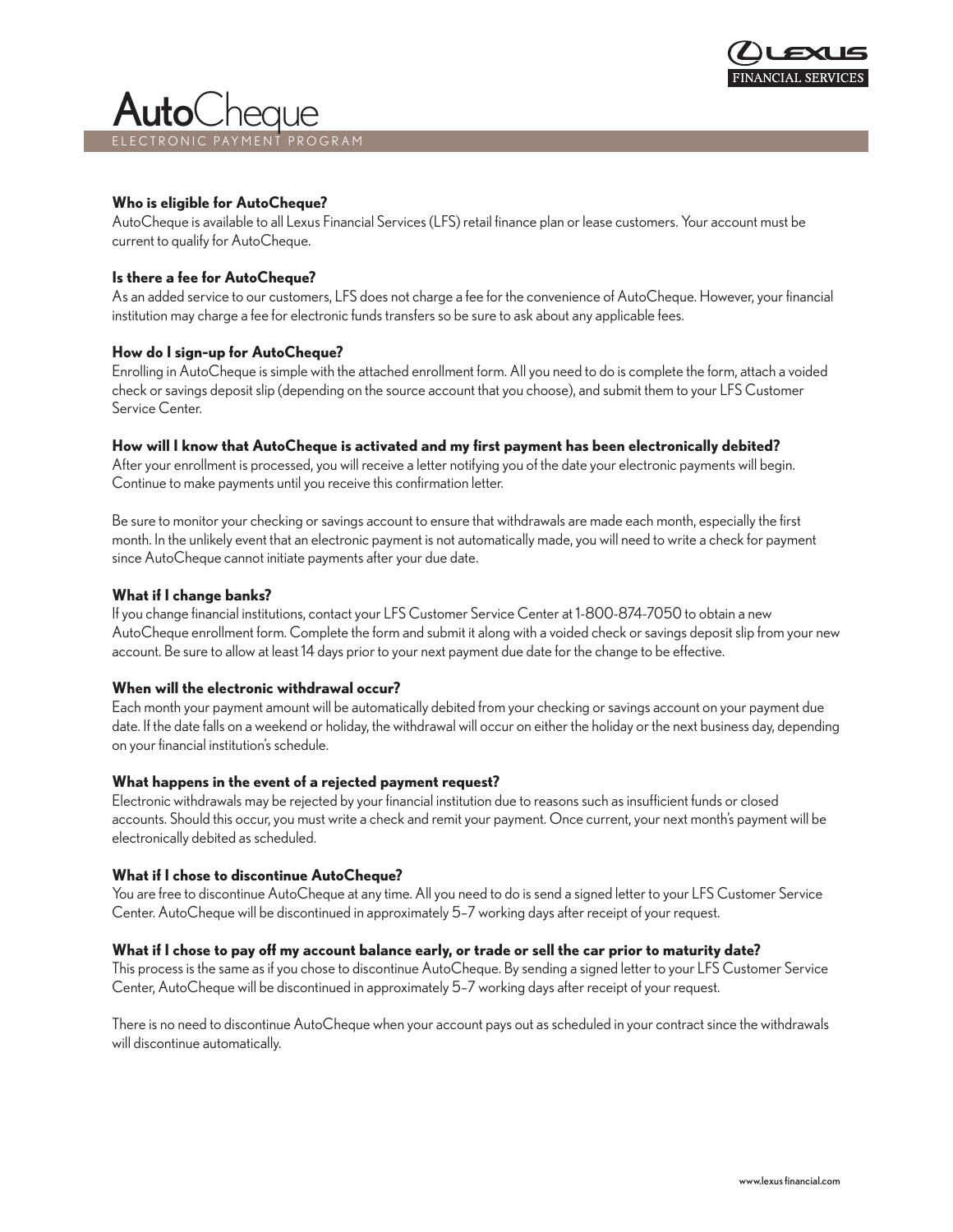

# AutoCh

MENT PROGRAM

AutoCheque saves you time and postage, and best of all helps alleviate the worry of making payments on time. By utilizing AutoCheque, your monthly payment will be debited from an account you designate. So, enroll now and make your payments electronically the easy way!

- Step 1: Complete the customer information section.
- Step 2: Complete the financial institution information section. List the name on the account, including any joint account holder.
- Step 3: Sign and date the enrollment form.
- Step 4: Write "VOID" across a check or savings deposit slip preprinted with your name, address and account number from the account you designate and attach to the completed enrollment form. Information contained on the check/savings deposit slip is used by LFS and your financial institution to complete the enrollment process.
- Step 5: We have provided two copies of this form. One needs to be mailed to Lexus Financial Services, and one should be kept for your records. Please keep a copy of the voided check or savings deposit slip for your records as well.
- Step 6: Place the completed enrollment form and the voided check or savings deposit slip into a properly addressed envelope and mail to: Lexus Financial Services, P.O. Box 22202, Owings Mills, MD 21117

Allow a minimum of 14 days for your account to be converted to AutoCheque. Make any payments on your account, as required, until receipt of notification that you are enrolled in AutoCheque. You may wish to verify that your financial institution offers this service for your specific account.

| 1. Customer Information                                                                                                                                                                                                        | 2. Financial Institution Information                                                                                                                                                                                                                                                 |  |
|--------------------------------------------------------------------------------------------------------------------------------------------------------------------------------------------------------------------------------|--------------------------------------------------------------------------------------------------------------------------------------------------------------------------------------------------------------------------------------------------------------------------------------|--|
| Customer Name: Name: Name and Secretary Annual Account of the Account of the Account of the Account of the Account of the Account of the Account of the Account of the Account of the Account of the Account of the Account of | Financial Institution (check one): □ Bank □ Savings & Loan □ Credit Union                                                                                                                                                                                                            |  |
|                                                                                                                                                                                                                                |                                                                                                                                                                                                                                                                                      |  |
|                                                                                                                                                                                                                                |                                                                                                                                                                                                                                                                                      |  |
|                                                                                                                                                                                                                                |                                                                                                                                                                                                                                                                                      |  |
|                                                                                                                                                                                                                                | Joint Name on Account (if applicable):                                                                                                                                                                                                                                               |  |
| LFS Account Number (10 or 11 digits):                                                                                                                                                                                          | Designated Account (check one): □ Checking □ Savings<br>Account Number (include voided check/savings deposit slip):                                                                                                                                                                  |  |
| LFS will provide a monthly billing statement<br>for your records.                                                                                                                                                              | Financial Institution Routing Number (9 digits):<br>LFS Monthly Payment Amount $\dagger: \begin{array}{c} \text{$\$} \square \square \square \end{array}$<br>TMonthly Payment Amount you designate must be the same as listed on your retail finance contract or lease<br>agreement. |  |

#### **3. Sign and Date**

I(we)hereby authorize and request Lexus Financial Services (LFS) to initiate electronic debit entries or effect a charge by any other commercially accepted practice to my(our)checking/savings account indicated at the financial institution identified in this authorization,and I (we)authorize and request said financial institution to honor the debit entries initiated by LFS and debit such account. This authorization is for payments described in the related retail contract or lease agreement, or those payments as they may be changed, from time to time,by LFS.This authority is to remain in effect until LFS and the financial institution listed have received written notification from me(or either of us)of its revocation in such a manner and time as to afford LFS and the financial institution a reasonable opportunity toact upon it,allpaymentsrequired by the retail contract orlease agreement have been made or LFS cancels the debit as set forth below. I (we) understand and agree that LFS may cancel the electronic debit on my (our) account at any time, including if an electronic debit is denied payment by my (our) financial institution. I (we) understand that I(we)will remain responsible for the payments due under the terms of my retail contract or lease agreement. I (we) acknowledge that the originator of electronic debit transactions to my (our) account must comply with the provisions of United States law.

X \_\_\_\_\_\_\_\_\_\_\_\_\_\_\_\_\_\_\_\_\_\_\_\_\_\_\_\_\_\_\_\_\_\_\_\_\_\_\_\_\_\_\_\_\_\_\_\_\_\_\_\_\_\_\_\_\_ \_\_\_\_\_\_\_\_\_\_\_\_\_\_\_\_\_\_\_\_\_\_\_\_\_\_\_\_\_\_\_\_\_\_\_\_\_\_\_\_\_\_\_\_\_\_\_\_\_\_\_\_\_\_\_\_\_\_

Customer Signature Date Joint Signature (if applicable) Date

<u>MARITI INI UTURLI MARITI INI UTURLI UTURLI UTURLI UTURLI UTURLI UTURLI UTURLI UTURLI UTURLI UTURLI UTURLI UTU</u>

## **MAIL THIS COPY TO LEXUS FINANCIAL SERVICES**